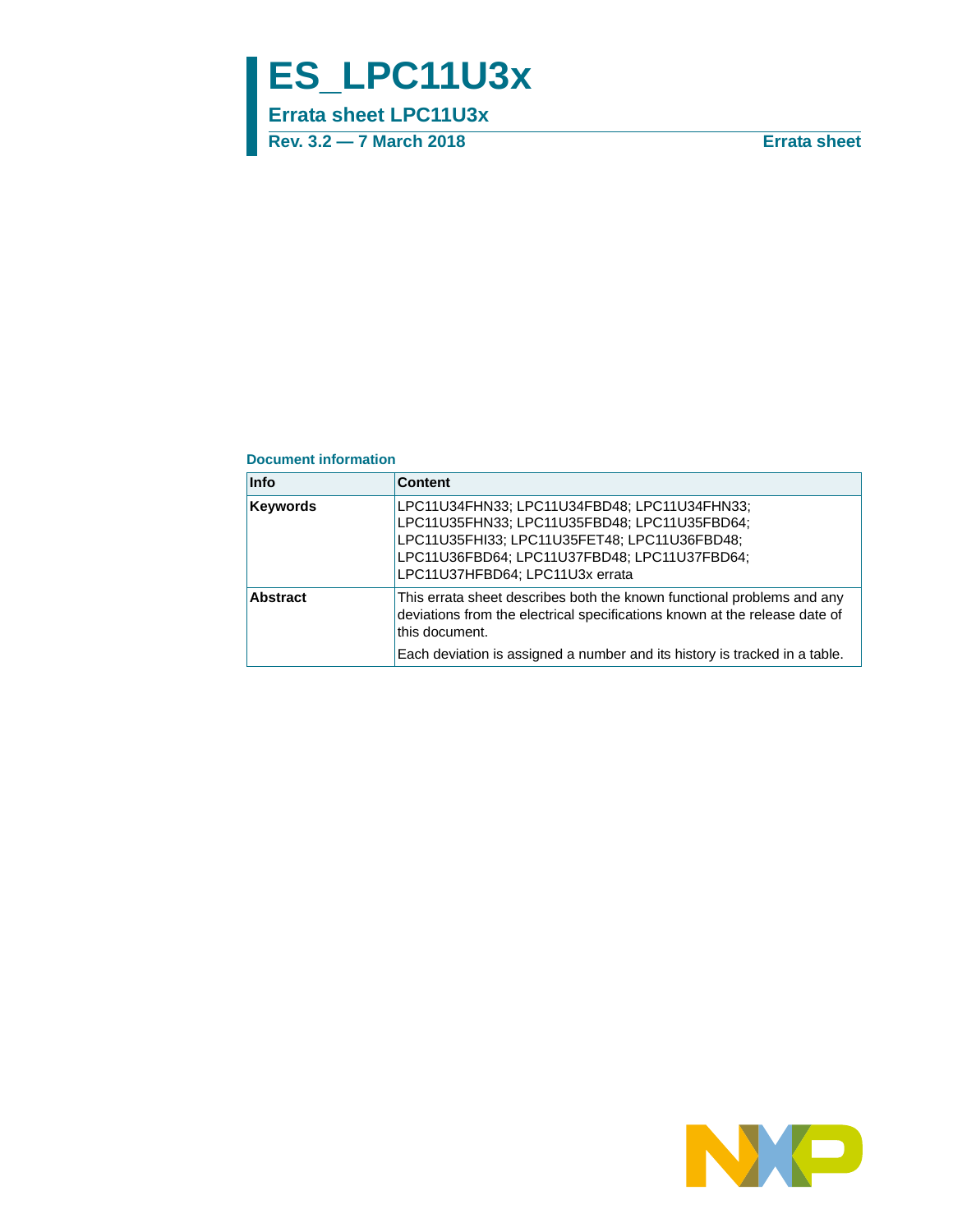#### **Revision history**

| Rev | <b>Date</b> | <b>Description</b>    |
|-----|-------------|-----------------------|
| 3.2 | 20180307    | Added USB_ROM.3.      |
| 3.1 | 20170804    | Added USB ROM.2.      |
| 1з  | 20140808    | Added USB ROM.1.      |
| 2.1 | 20140123    | Added LPC11U37HFBD64. |
| 12  | 20130117    | Added I2C.1.          |
|     | 20120601    | Initial version       |

# **Contact information**

For more information, please visit: **http://www.nxp.com**

For sales office addresses, please send an email to: **salesaddresses@nxp.com**

ES\_LPC11U3X **All information provided in this document is subject to legal disclaimers.** © NXP B.V. 2018. All rights reserved.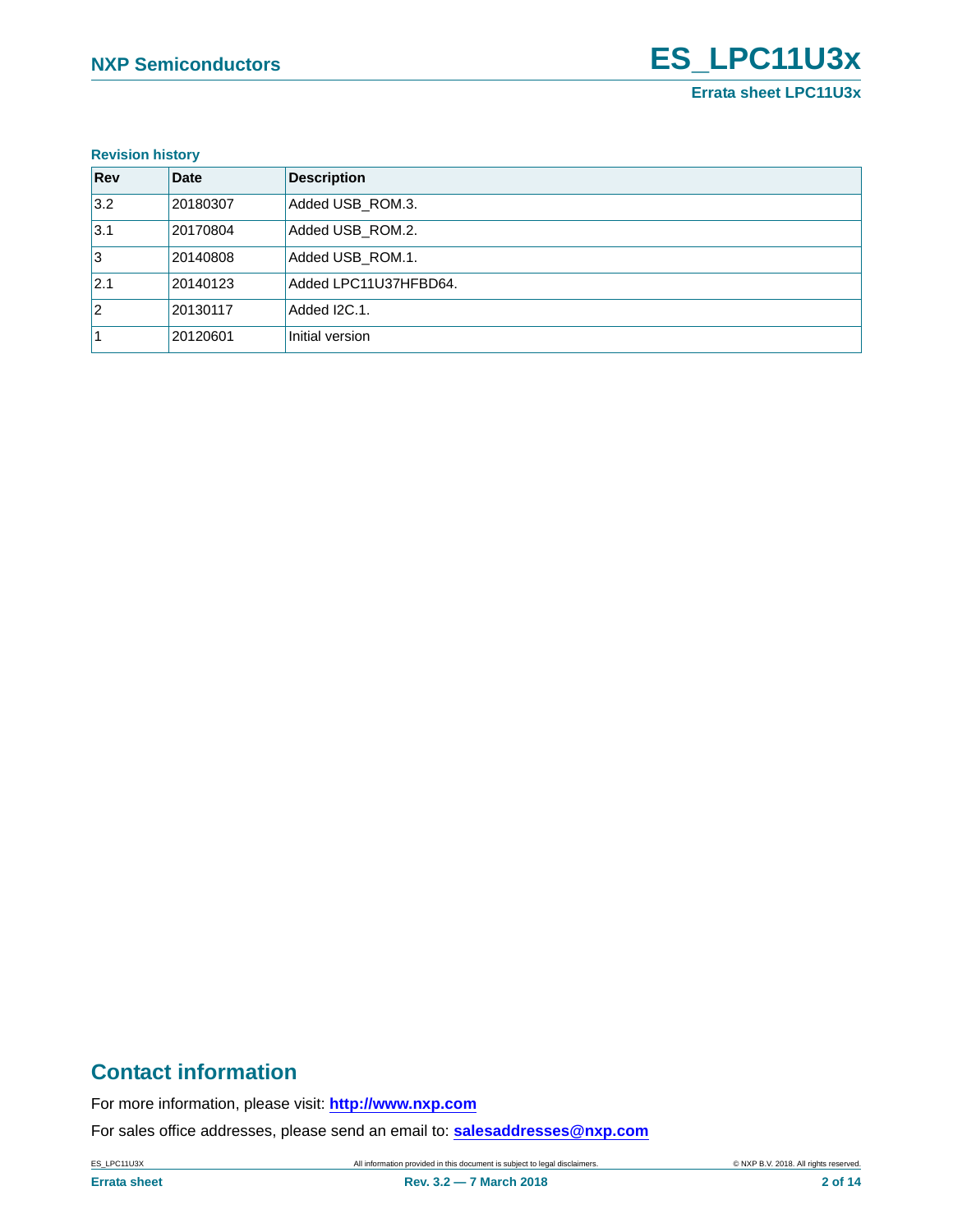# <span id="page-2-0"></span>**1. Product identification**

The LPC11U3x devices typically have the following top-side marking:

LPC11U3x

/xxx

xxxxxxx

xxYYWWxR[x]

The last letter in the last line (field 'R') will identify the device revision. This Errata Sheet covers the following revisions of the LPC11U3x:

| <b>Device revision table</b><br>Table 1. |
|------------------------------------------|
|------------------------------------------|

| <b>Revision identifier (R)</b> | <b>Revision description</b> |
|--------------------------------|-----------------------------|
| l'A'                           | Initial device revision     |

Field 'YY' states the year the device was manufactured. Field 'WW' states the week the device was manufactured during that year.

# <span id="page-2-1"></span>**2. Errata overview**

#### **Table 2. Errata summary table**

| <b>Functional</b><br>problems | <b>Short description</b>                                                                                                                                    | <b>Revision identifier</b> | <b>Detailed description</b> |
|-------------------------------|-------------------------------------------------------------------------------------------------------------------------------------------------------------|----------------------------|-----------------------------|
| ADC.1                         | A/D Global Data register should not be used with burst<br>mode or hardware triggering.                                                                      | ʻA'                        | Section 3.1                 |
| I2C.1                         | In the slave-transmitter mode, the device set in the<br>monitor mode must write a dummy value of 0xFF into<br>the DAT register.                             | ʻA'                        | Section 3.2                 |
| USB ROM.1                     | The USB ROM driver routine hwUSB ResetEP()<br>accidentally corrupts the subsequent word of memory<br>while clearing the STALL bit of the selected endpoint. | ʻA'                        | Section 3.3                 |
| USB ROM.2                     | FRAME INT is cleared if new SetConfiguration or<br>USB RESET are received.                                                                                  | ʻA'                        | Section 3.4                 |
| USB.ROM.3                     | USB full-speed device fail in the Command/Data/Status<br>Flow after bus reset and bus re-enumeration.                                                       | ʻA'                        | Section 3.5                 |

#### **Table 3. AC/DC deviations table**

| <b>AC/DC</b><br>deviations | <b>Short description</b> | <b>Revision identifier</b> | <b>Detailed description</b> |
|----------------------------|--------------------------|----------------------------|-----------------------------|
| ∣n/a                       | n/a                      | n/a                        | n/a                         |

#### **Table 4. Errata notes table**

| <b>Errata notes</b> | <b>Short description</b>                                                                                              | <b>Revision identifier</b> | <b>Detailed description</b> |
|---------------------|-----------------------------------------------------------------------------------------------------------------------|----------------------------|-----------------------------|
| Note.1              | During power-up, an unexpected glitch (low pulse)<br>could occur on the port pins as the $V_{DD}$ supply ramps<br>up. | ʻA                         | Section 5.1                 |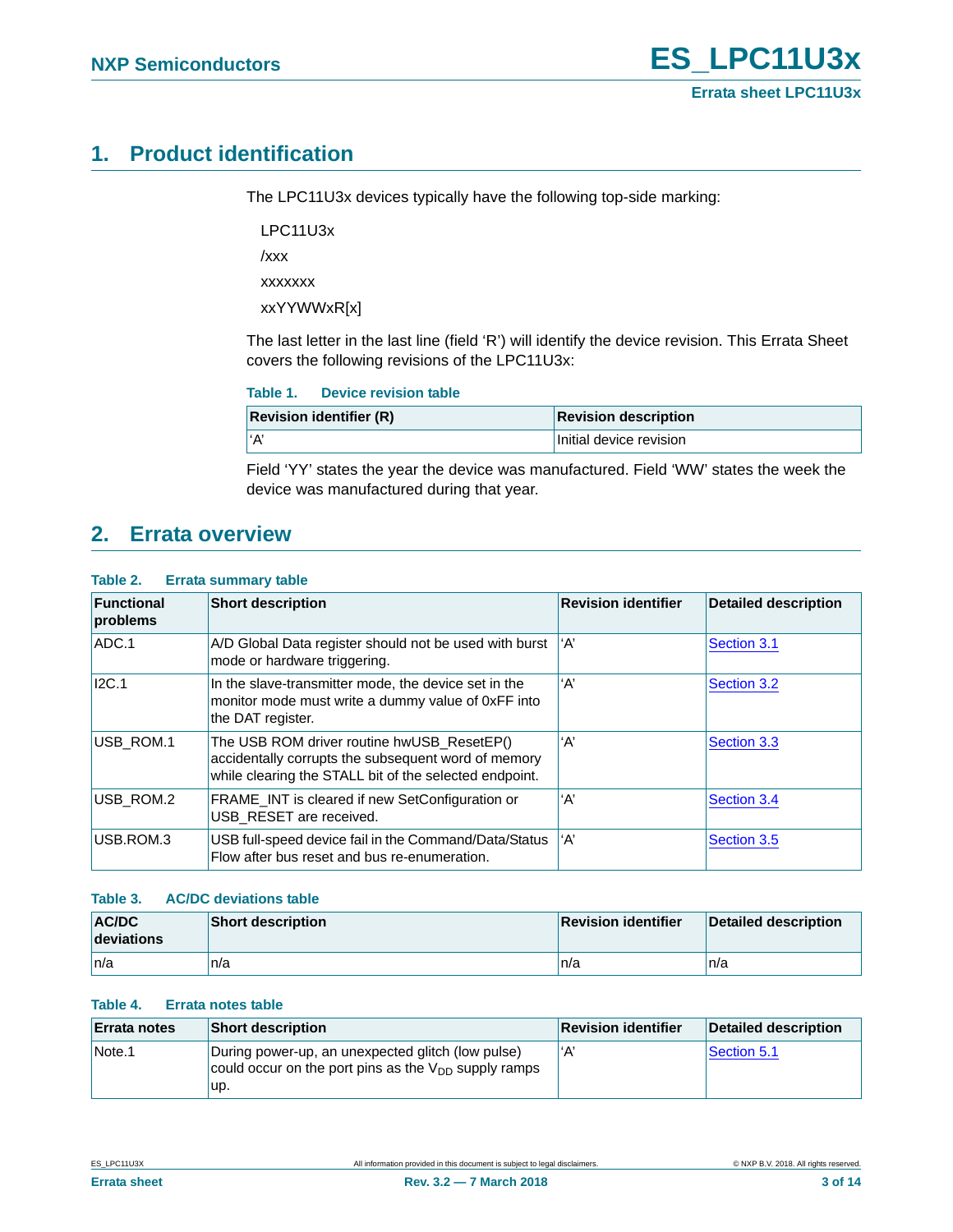# <span id="page-3-1"></span><span id="page-3-0"></span>**3. Functional problems detail**

### **3.1 ADC.1**

A/D Global Data register should not be used with burst mode or hardware triggering.

#### **Introduction:**

On the LPC11U3x, the START field and the BURST bit in the A/D control register specify whether A/D conversions are initiated via software command, in response to some hardware trigger, or continuously in burst ("hardware-scan") mode. Results of the ADC conversions can be read in one of two ways. One is to use the A/D Global Data Register to read all data from the ADC. Another is to use the individual A/D Channel Data Registers.

#### **Problem:**

If the burst mode is enabled (BURST bit set to '1') or if hardware triggering is specified, the A/D conversion results read from the A/D Global Data register could be incorrect. If conversions are only launched directly by software command (BURST bit = '0' and START = '001'), the results read from the A/D Global Data register will be correct provided the previous result is read prior to launching a new conversion.

#### **Work-around:**

When using either burst mode or hardware triggering, the individual A/D Channel Data registers should be used instead of the A/D Global Data register to read the A/D conversion results.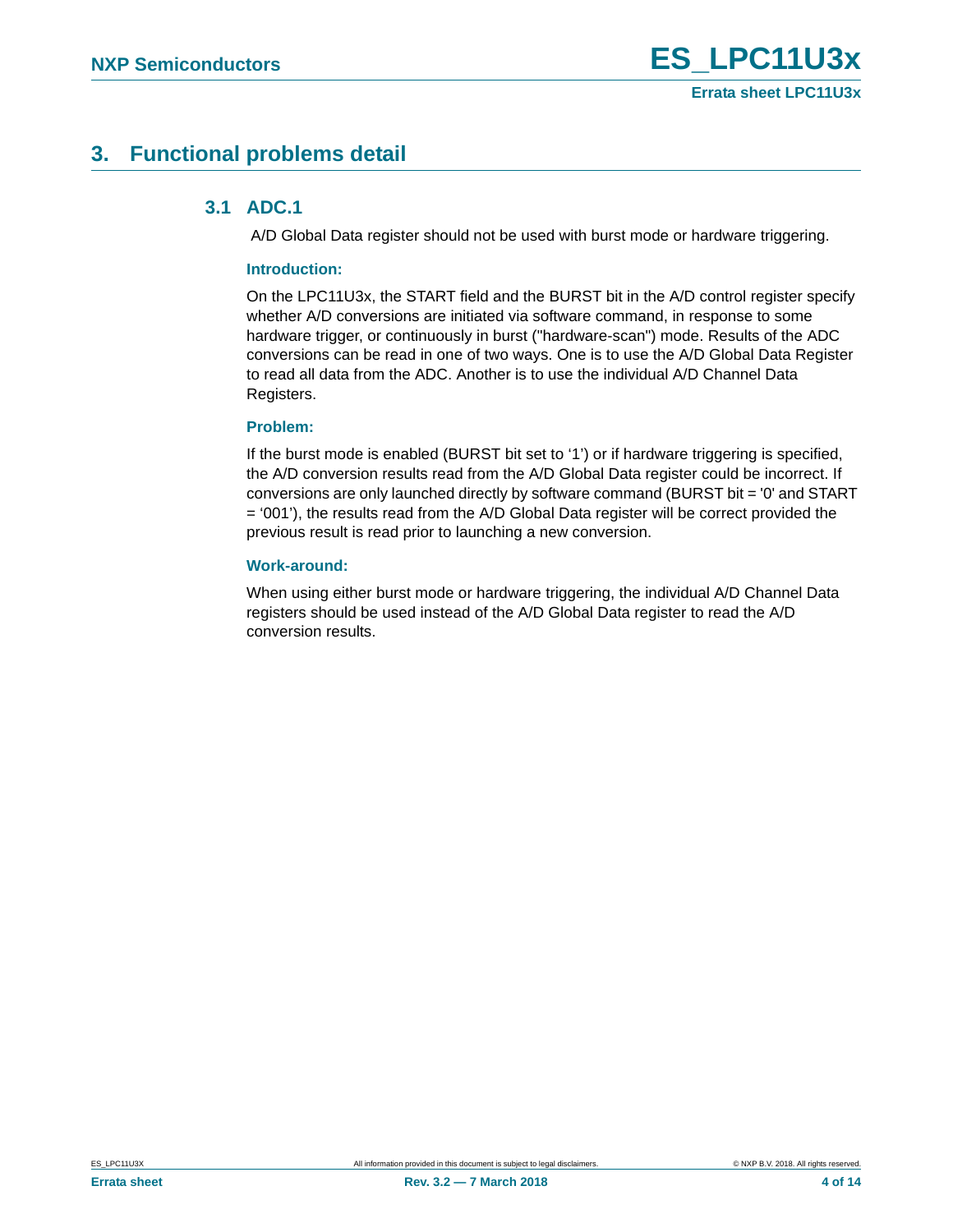### <span id="page-4-0"></span>**3.2 I2C.1**

In the slave-transmitter mode, the device set in the monitor mode must write a dummy value of 0xFF into the DAT register.

#### **Introduction:**

The I2C monitor allows the device to monitor the I2C traffic on the I2C bus in a non-intrusive way.

#### **Problem:**

In the slave-transmitter mode, the device set in the monitor mode must write a dummy value of 0xFF into the DAT register. If this is not done, the received data from the slave device will be corrupted. To allow the monitor mode to have sufficient time to process the data on the I2C bus, the device may need to have the ability to stretch the I2C clock. Under this condition, the I2C monitor mode is not 100% non-intrusive.

#### **Work-around:**

When setting the device in monitor mode, enable the ENA\_SCL bit in the MMCTRL register to allow clock stretching.

Software code example to enable the ENA\_SCL bit:

LPC I2C MMCTRL  $| = (1 \lt \lt 1);$  //Enable ENA SCL bit

In the I2C ISR routine, for the status code related to the slave-transmitter mode, write the value of 0xFF into the DAT register to prevent data corruption. In order to avoid stretching the SCL clock, the data byte can be saved in a buffer and processed in the Main loop. This ensures the SI flag is cleared as fast as possible.

Software code example for the slave-transmitter mode:

```
 case 0xA8: // Own SLA + R has been received, ACK returned 
 case 0xB0:
 case 0xB8: // data byte in DAT transmitted, ACK received
 case 0xC0: // (last) data byte transmitted, NACK received
 case 0xC8: // last data byte in DAT transmitted, ACK received
    DataByte = LPC_I2C->DATA_BUFFER;//Save data. Data can be process in Main loop
    LPC I2C->DAT = 0xFF; // Pretend to shift out 0xFF
    LPC I2C->CONCLR = 0x08; // clear flag SI
 break;
```
### <span id="page-4-1"></span>**3.3 USB\_ROM.1**

The USB ROM driver routine hwUSB\_ResetEP() accidentally corrupts the subsequent word of memory while clearing the STALL bit of the selected endpoint.

#### **Introduction:**

The on-chip USB2.0 full-speed device controller uses the USB endpoint (EP) Command/Status List organized in memory to store the EPs command/status information. Bit 29 indicates the STALL status of the corresponding EP. The USB ROM driver routine hwUSB\_ResetEP(), which is called during SET\_CONFIGURATION and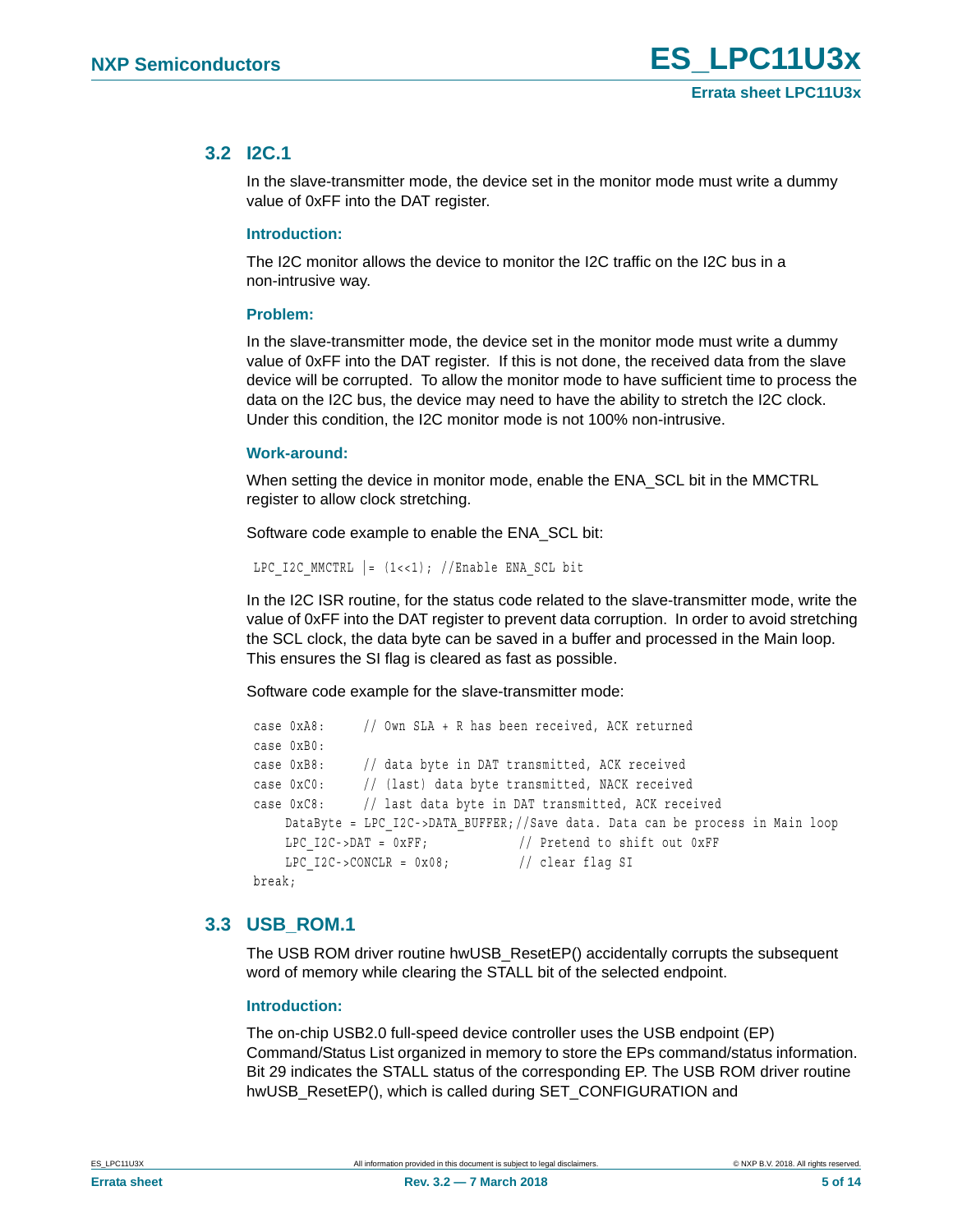SET\_INTERFACE requests for all EPs present in the corresponding configuration/interface, clears the STALL bit of the selected EPs in Command/Status List as part of EP reset procedure.

#### **Problem:**

During the EP reset procedure executed by the USB ROM driver routine hwUSB ResetEP(), it not only clears the STALL bit of the selected EP but also corrupts the subsequent word of memory. This issue is caused by a software bug in the hwUSB\_ResetEP() routine.

Below is a summary of the runtime errors resulting from this issue:

- **•** Case 1. When reset procedure is invoked on an EP which is at the end of the EP list, this bug will accidentally corrupt the memory area following the EP Command/Status List. In the current version of USB ROM driver this area is used for storing the receiver buffer address for control endpoint (EP0). This corruption causes erratic behavior on control OUT transaction.
- **•** Case 2. When reset procedure is invoked on an EP which is in the beginning or middle of the EP list, this bug will accidentally clear the STALL bit of the subsequent EP in list.
	- **–** If hwUSB\_ResetEP() is called during SET\_CONFIGURATION, clearing the STALL bit of the subsequent EP has no consequence since STALL condition is cleared for all EPs during SET\_CONFIGURATION procedure.
	- **–** If hwUSB\_ResetEP() is called during SET\_INTERFACE when selecting an ALT interface, this issue could clear STALL condition (if exists) on the subsequent EP. This condition is very rare.

#### **Work-around:**

The software work-around to address Case 1 is to specify one extra EP in the max\_num\_ep field of the USBD\_API\_INIT\_PARAM\_T structure passed to the ROM driver's hw->init() routine. This extra EP provides a padding buffer to avoid corruption to the subsequent word of memory. This workaround is demonstrated with the line of code highlighted in red in function usb\_init() in the following example.

If your system is affected with Case 2, user should check the "ep\_halt" member of USB\_CORE\_CTRL\_T structure in the SET\_INTERFACE event and set STALL bit for any EP which got cleared due to this bug. This condition is very rare. This workaround is demonstrated with the function StallWorkAround () in the following example. Notice that StallWorkAround is set to be an interface event in the usb\_init() function (highlighted in bold).

```
typedef volatile struct _EP_LIST {
 uint32 t buf ptr;
 uint32 t buf length;
} EP_LIST;
ErrorCode_t StallWorkAround(USBD_HANDLE_T hUsb)
{
     ErrorCode t ret = LPC OK;
     USB CORE CTRL T *pCtrl = (USB CORE CTRL T *) hUsb;
      EP_LIST *epQueue;
```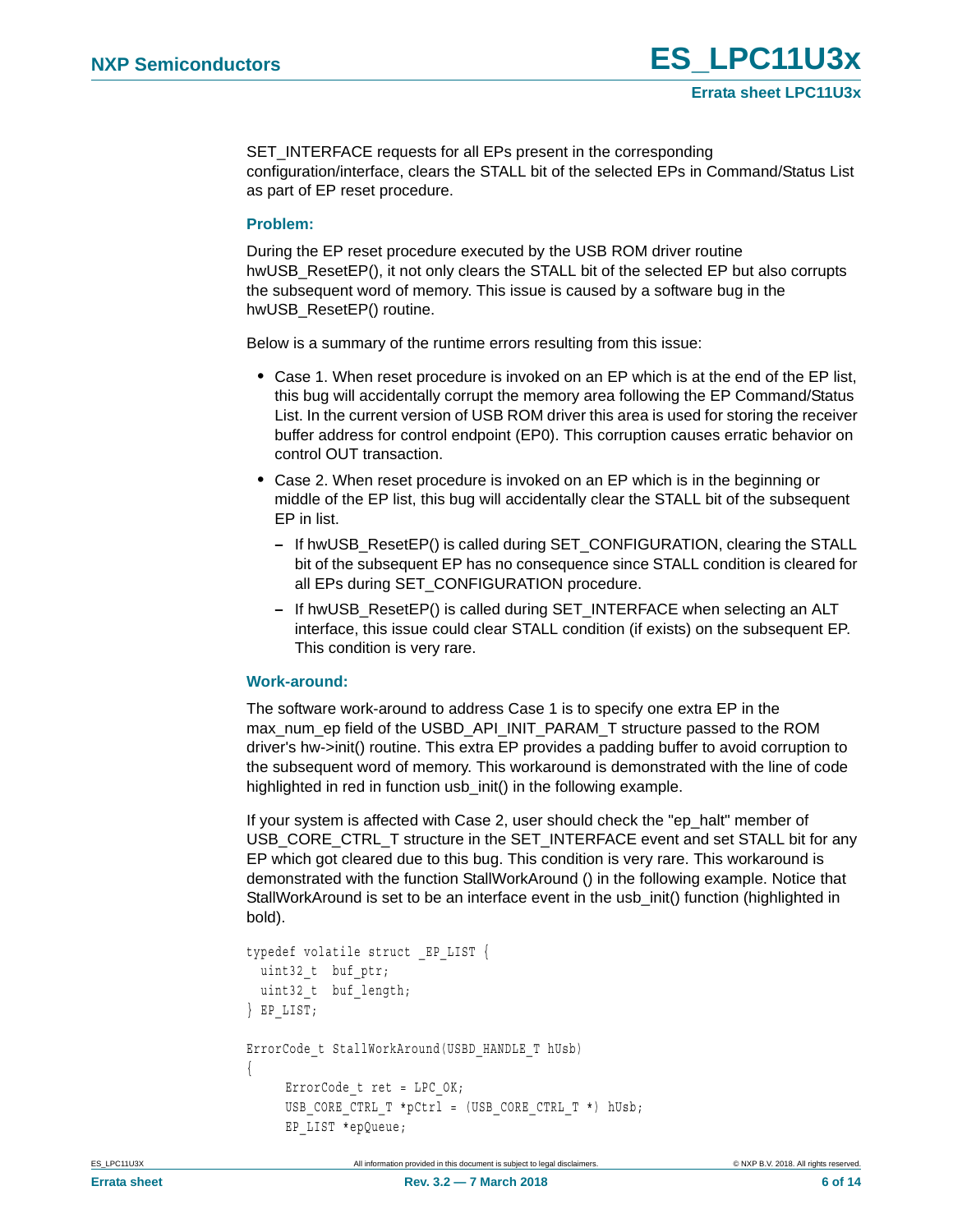**Errata sheet LPC11U3x**

```
 int32_t i;
      /* WORKAROUND for Case 2:
      Code clearing STALL bits in endpoint reset routine corrupts memory area
          next to the endpoint control data.
      */
     if (pCtrl->ep_halt != 0) { /* check if STALL is set for any endpoint */
            /* get pointer to HW EP queue */
            epQueue = (EP_LIST *) LPC_USB->EPLISTSTART;
           /* check if the HW STALL bit for the endpoint is cleared due to bug. */for (i = 1; i < pCtrl->max num ep; i++) {
                  /* check OUT EPs */
                 if ( pCtrl->ep halt & (1 \lt t)) {
                      /* Check if HW EP queue also has STALL bit = BIT(29) is set */
                       if (( epQueue[i \lt\lt 1] .buf\_ptr \& _BIT(29)) == 0) {
                             /* bit not set, cleared by BUG. So set it back. */
                            epQueue[i << 1].buf.ptr | = BIT(29);
 }
}
                  /* Check IN EPs */
                 if ( pCtrl->ep halt & (1 \lt k (i + 16))) {
                      /* Check if HW EP queue also has STALL bit = BIT(29) is set */
                       if ((epQueue[(i < 1) + 1].buffer & BIT(29)) == 0) /* bit not set, cleared by BUG. So set it back. */
                            epQueue[(i << 1) + 1].buf ptr | = BIT(29);
}
}
}
      }
      return ret;
}
/* Initialize USB sub system */
static ErrorCode t usbd init(void)
{
     USBD_API_INIT_PARAM_T_usb_param;
     USB_CORE_DESCS_T_desc;
     ADC_INIT_PARAM_T adc_param;
     ErrorCode t ret = LPC OK;
      /* enable clocks and pinmux */
     usb pin clk init();
      /* initialize USBD ROM API pointer. */
      g_pUsbApi = (const USBD_API_T *) LPC_ROM_API->usbdApiBase;
      /* initialize call back structures */
     memset((void *) &usb_param, 0, sizeof(USBD_API_INIT_PARAM_T));
      usb_param.usb_reg_base = LPC_USB0_BASE;
      /* WORKAROUND for Case 1
```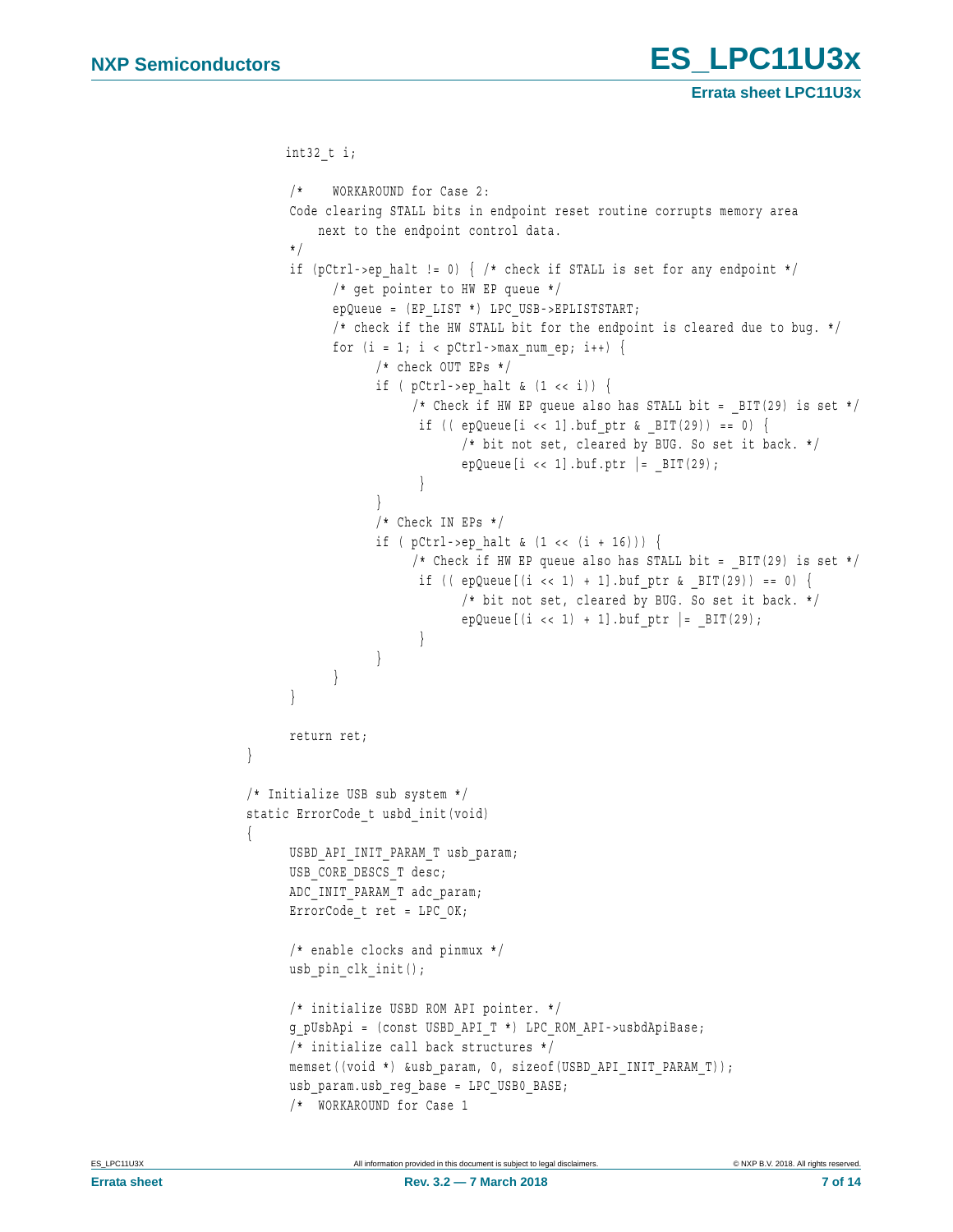\*/

\*/

}

```
For example When EP0, EP1_IN, EP1_OUT and EP2_IN are used we need to specify
usb param.max num ep as 3 here. But as a workaround for this issue specify
usb param.max num ep as 4. So that extra EPs control structure acts as padding
buffer to avoid data corruption. Corruption of padding memory doesn't affect the 
stack/program behavior.
usb param.max num ep = 3 + 1;
 usb_param.USB_Interface_Event = StallWorkAround;
usb param.mem base = USB STACK MEM BASE;
usb param.mem size = USB STACK MEM SIZE;
 /* Set the USB descriptors */
desc.device desc = (uint8 t *) &USB DeviceDescriptor[0];
 desc.string_desc = (uint8_t *) &USB_StringDescriptor[0];
 /* Note, to pass USBCV test full-speed only devices should have both
   descriptor arrays point to same location and device qualifier set to 0.
```
**Errata sheet LPC11U3x**

```
 desc.high_speed_desc = (uint8_t *) &USB_FsConfigDescriptor[0];
desc.full speed desc = (uint8 t *) &USB FsConfigDescriptor[0];
desc.device qualifier = 0;
```

```
 /* USB Initialization */
 ret = USBD_API->hw->Init(&g_hUsb, &desc, &usb_param);
if (ret == LPC OK) \{
```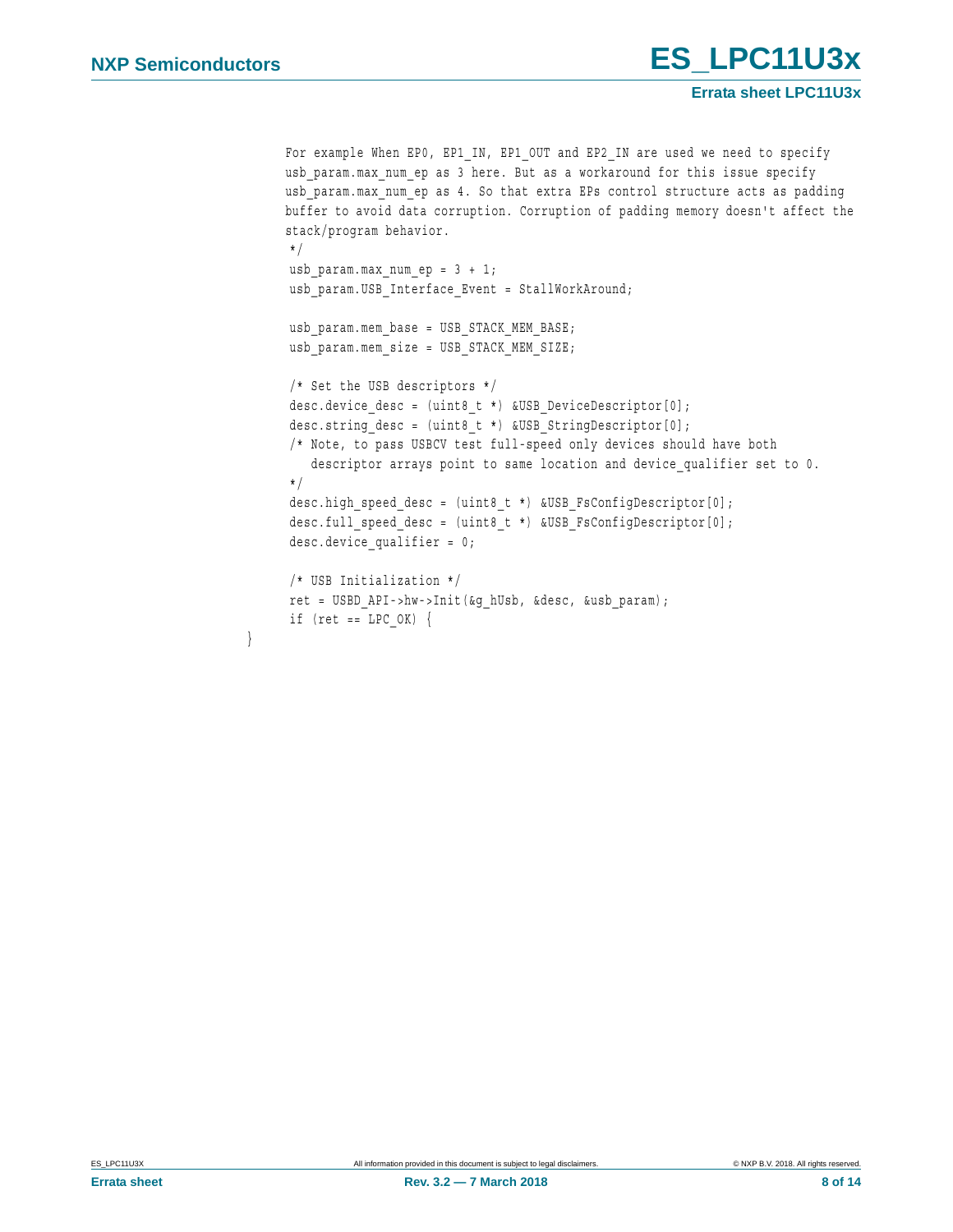### <span id="page-8-0"></span>**3.4 USB\_ROM.2: FRAME\_INT is cleared if new SetConfiguration or USB\_RESET are received.**

#### **Introduction:**

In the USB ROM API, the function call EnableEvent can be used to enable and disable FRAME\_INT.

#### **Problem:**

When the FRAME\_INT is enabled through the USB ROM API call:

```
ErrorCode_t(* USBD_HW_API::EnableEvent)(USBD_HANDLE_T hUsb, uint32_t EPNum, uint32_t 
     event_type, uint32_t enable),
```
the FRAME\_INT is cleared if new SetConfiguration or USB\_RESET are received.

#### **Work-around:**

Implement the following software work-around in the ISR to ensure that the FRAME\_INT is enabled:

```
void USB_IRQHandler(void)
{
USBD_API->hw->EnableEvent(g_hUsb, 0, USB_EVT_SOF, 1);
USBD_API->hw->ISR(g_hUsb);
}
```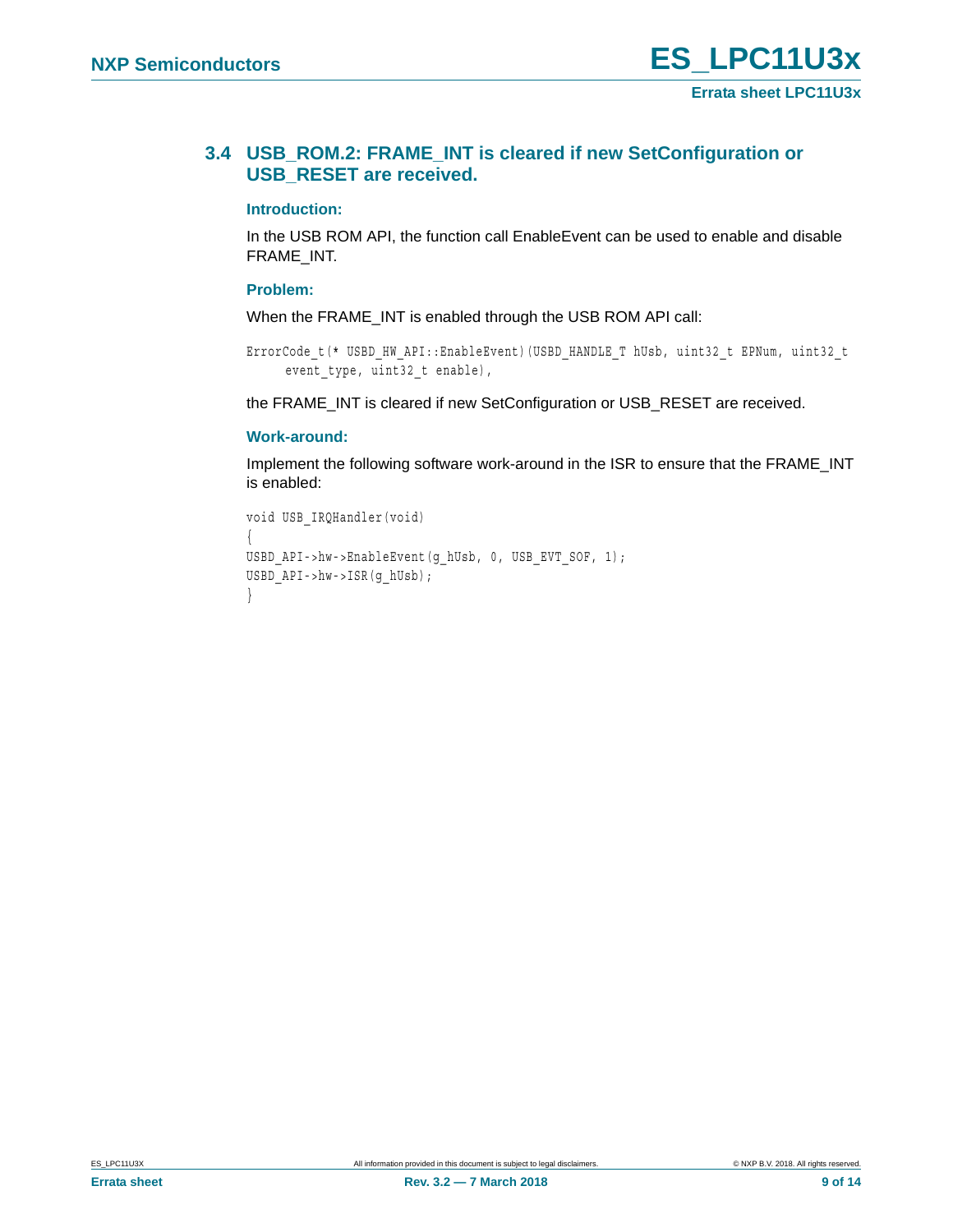### <span id="page-9-0"></span>**3.5 USB\_ROM.3: USB full-speed device fail in the Command/Data/Status Flow after bus reset and bus re-enumeration**

#### **Introduction:**

The LPC11U3x device family includes a USB full-speed interface that can operate in device mode and also, includes USB ROM based drivers. A Bulk-Only Protocol transaction begins with the host sending a CBW to the device and attempting to make the appropriate data transfer (In, Out or none). The device receives the CBW, checks and interprets it, attempts to satisfy the request of the host, and returns status via a CSW.

#### **Problem:**

When the device fails in the Command/Data/Status Flow, and the host does a bus reset / bus re-enumeration without issuing a Bulk-Only Mass Storage Reset, the USB ROM driver does not re-initialize the MSC variables. This causes the device to fail in the Command/Data/Status Flow after the bus reset / bus re-enumeration.

#### **Work-around:**

Implement the following software work-around to re-initialize the MSC variables in the USBD stack.

```
void *g_pMscCtrl;
ErrorCode_t mwMSC_Reset_workaround(USBD_HANDLE_T hUsb)
{
((UBB MSC CTRL T<sup>*</sup>)g pMscCtrl) -&gt;CSW.dSignature = 0;((USB_MSC_CTRL_T *)g_pMscCtrl)->BulkStage = 0;
     return LPC_OK;
}
ErrorCode_t_mscDisk_init(USBD_HANDLE_T_hUsb,_USB_CORE_DESCS_T_*pDesc,
     USBD_API_INIT_PARAM_T *pUsbParam)
{ USBD_MSC_INIT_PARAM_T msc_param;
     ErrorCode t ret = LPC OK;
     memset((void *) &msc_param, 0, sizeof(USBD_MSC_INIT_PARAM_T));
     msc_param.mem_base = pUsbParam->mem_base;
     msc_param.mem_size = pUsbParam->mem_size;
     g_pMscCtrl = (void *)msc_param.mem_base;
     ret = USBD_API->msc->init(hUsb, &msc_param);
     /* update memory variables */
     pUsbParam->mem_base = msc_param.mem_base;
     pUsbParam->mem_size = msc_param.mem_size;
```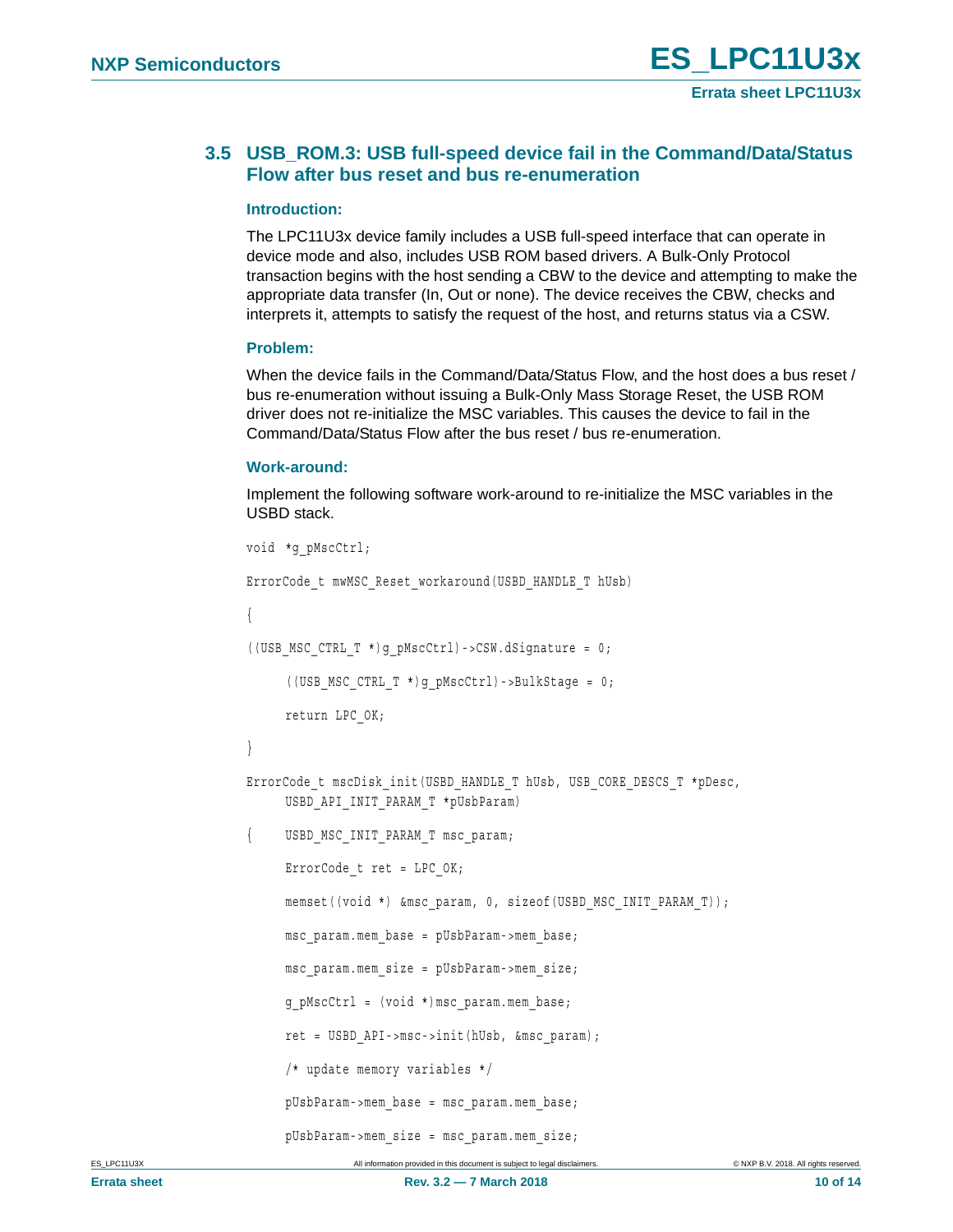

```
return ret;
}
     usb_param.USB_Reset_Event = mwMSC_Reset_workaround;
     ret = USBD_API->hw->Init(&g_hUsb, &desc, &usb_param);
```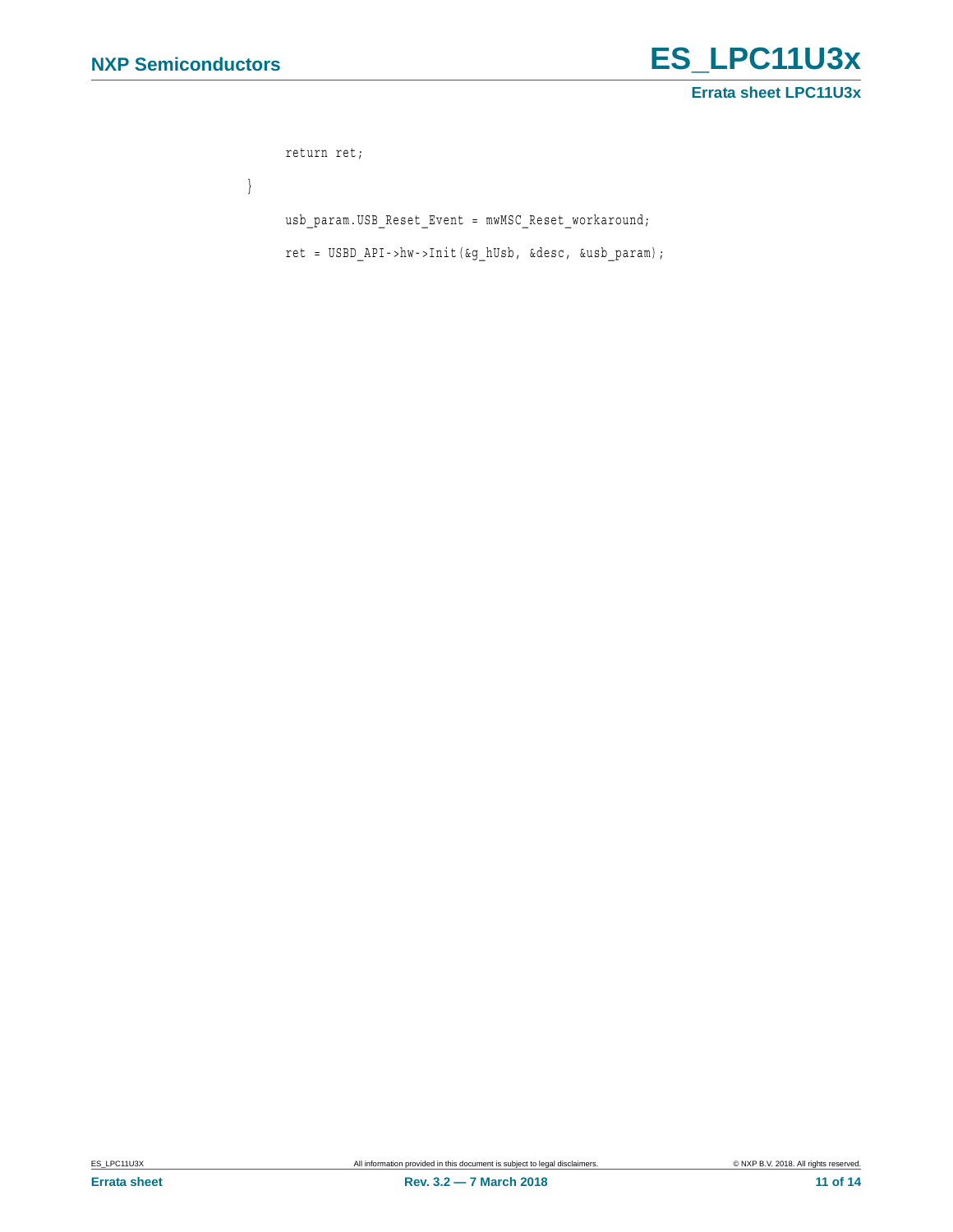# <span id="page-11-1"></span>**4. AC/DC deviations detail**

**4.1 n/a**

# <span id="page-11-3"></span><span id="page-11-2"></span><span id="page-11-0"></span>**5. Errata notes detail**

### **5.1 Note.1**

The General Purpose I/O (GPIO) pins have configurable pull-up/pull-down resistors where the pins are pulled up to the VDD level by default. During power-up, an unexpected glitch (low pulse) could occur on the port pins as the VDD supply ramps up.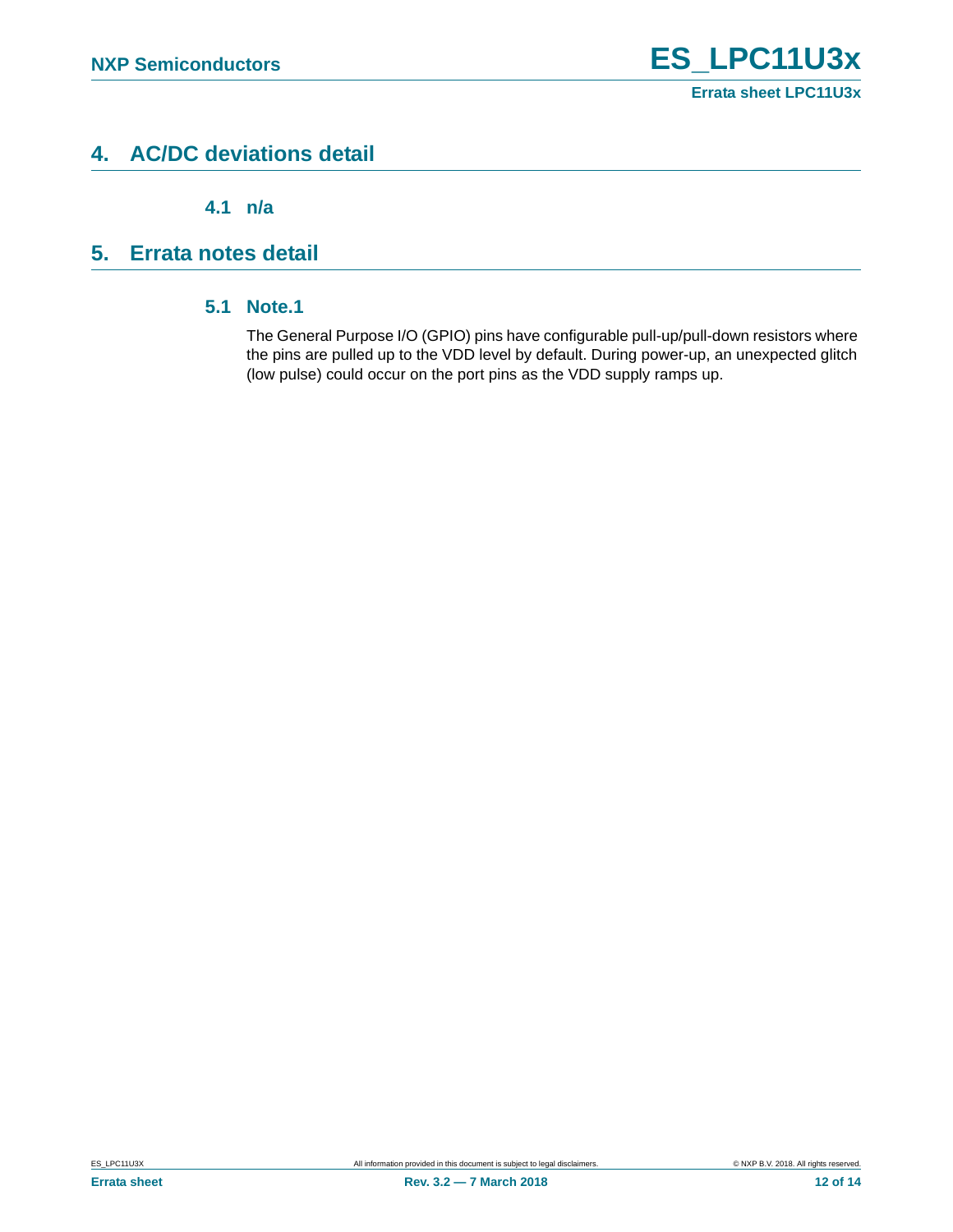# <span id="page-12-0"></span>**6. Legal information**

### <span id="page-12-1"></span>**6.1 Definitions**

**Draft —** The document is a draft version only. The content is still under internal review and subject to formal approval, which may result in modifications or additions. NXP Semiconductors does not give any representations or warranties as to the accuracy or completeness of information included herein and shall have no liability for the consequences of use of such information.

## <span id="page-12-2"></span>**6.2 Disclaimers**

**Limited warranty and liability —** Information in this document is believed to be accurate and reliable. However, NXP Semiconductors does not give any representations or warranties, expressed or implied, as to the accuracy or completeness of such information and shall have no liability for the consequences of use of such information. NXP Semiconductors takes no responsibility for the content in this document if provided by an information source outside of NXP Semiconductors.

In no event shall NXP Semiconductors be liable for any indirect, incidental, punitive, special or consequential damages (including - without limitation - lost profits, lost savings, business interruption, costs related to the removal or replacement of any products or rework charges) whether or not such damages are based on tort (including negligence), warranty, breach of contract or any other legal theory.

Notwithstanding any damages that customer might incur for any reason whatsoever, NXP Semiconductors' aggregate and cumulative liability towards customer for the products described herein shall be limited in accordance with the *Terms and conditions of commercial sale* of NXP Semiconductors.

**Right to make changes —** NXP Semiconductors reserves the right to make changes to information published in this document, including without limitation specifications and product descriptions, at any time and without notice. This document supersedes and replaces all information supplied prior to the publication hereof.

**Suitability for use —** NXP Semiconductors products are not designed, authorized or warranted to be suitable for use in life support, life-critical or safety-critical systems or equipment, nor in applications where failure or

malfunction of an NXP Semiconductors product can reasonably be expected to result in personal injury, death or severe property or environmental damage. NXP Semiconductors and its suppliers accept no liability for inclusion and/or use of NXP Semiconductors products in such equipment or applications and therefore such inclusion and/or use is at the customer's own risk.

**Applications —** Applications that are described herein for any of these products are for illustrative purposes only. NXP Semiconductors makes no representation or warranty that such applications will be suitable for the specified use without further testing or modification.

Customers are responsible for the design and operation of their applications and products using NXP Semiconductors products, and NXP Semiconductors accepts no liability for any assistance with applications or customer product design. It is customer's sole responsibility to determine whether the NXP Semiconductors product is suitable and fit for the customer's applications and products planned, as well as for the planned application and use of customer's third party customer(s). Customers should provide appropriate design and operating safeguards to minimize the risks associated with their applications and products.

NXP Semiconductors does not accept any liability related to any default, damage, costs or problem which is based on any weakness or default in the customer's applications or products, or the application or use by customer's third party customer(s). Customer is responsible for doing all necessary testing for the customer's applications and products using NXP Semiconductors products in order to avoid a default of the applications and the products or of the application or use by customer's third party customer(s). NXP does not accept any liability in this respect.

**Export control —** This document as well as the item(s) described herein may be subject to export control regulations. Export might require a prior authorization from competent authorities.

### <span id="page-12-3"></span>**6.3 Trademarks**

Notice: All referenced brands, product names, service names and trademarks are the property of their respective owners.